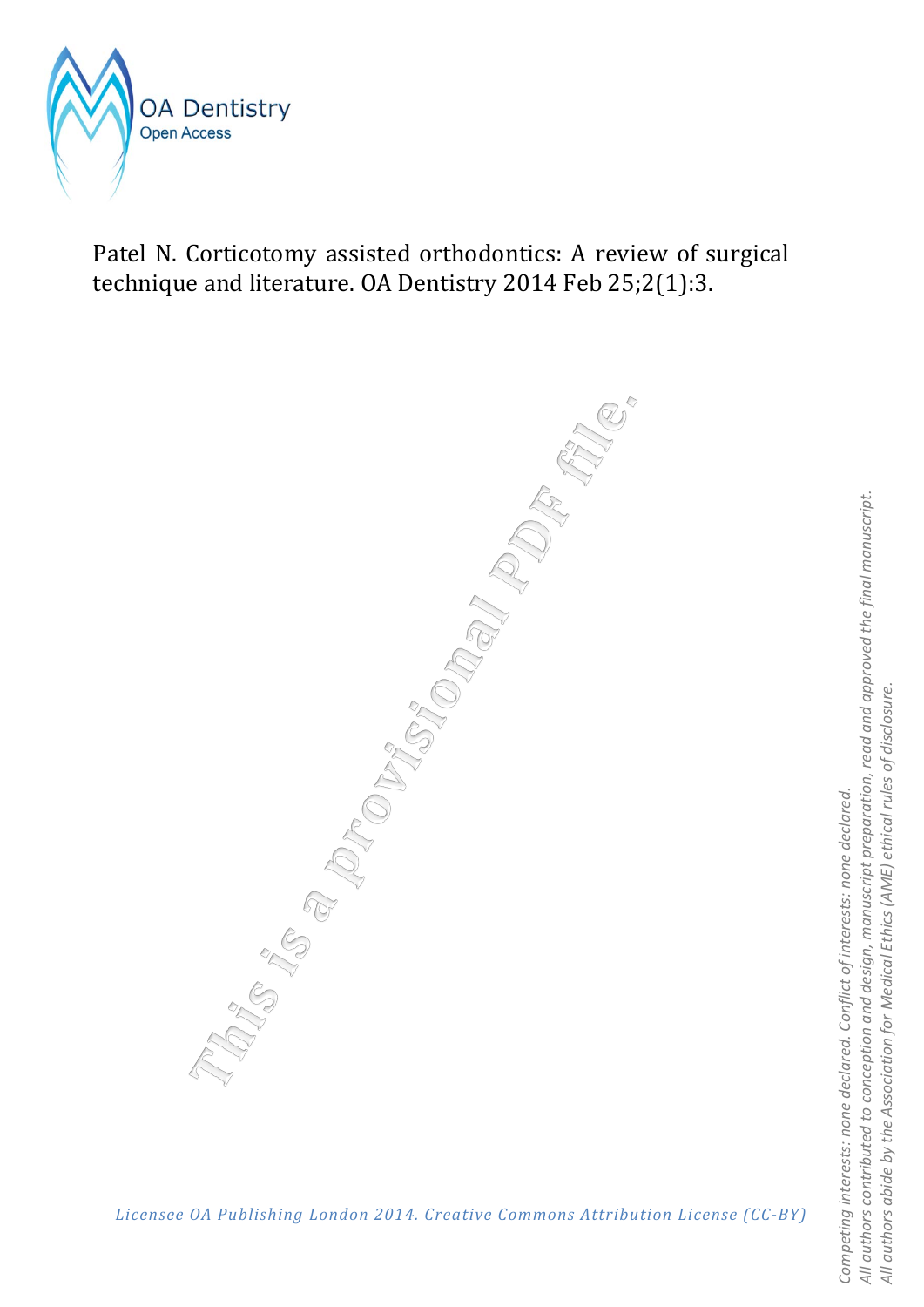Section: Orthodontics

# Corticotomy assisted orthodontics: *A review of surgical technique and literature*

Patel N

Neil Patel Academic Clinical Fellow in Oral Surgery The University of Manchester School of Dentistry Coupland 3 Building Coupland Street **Manchester** M13 9PL

Corresponding author. Neil.Patel@cmft.nhs.uk

Conflicts of interest: None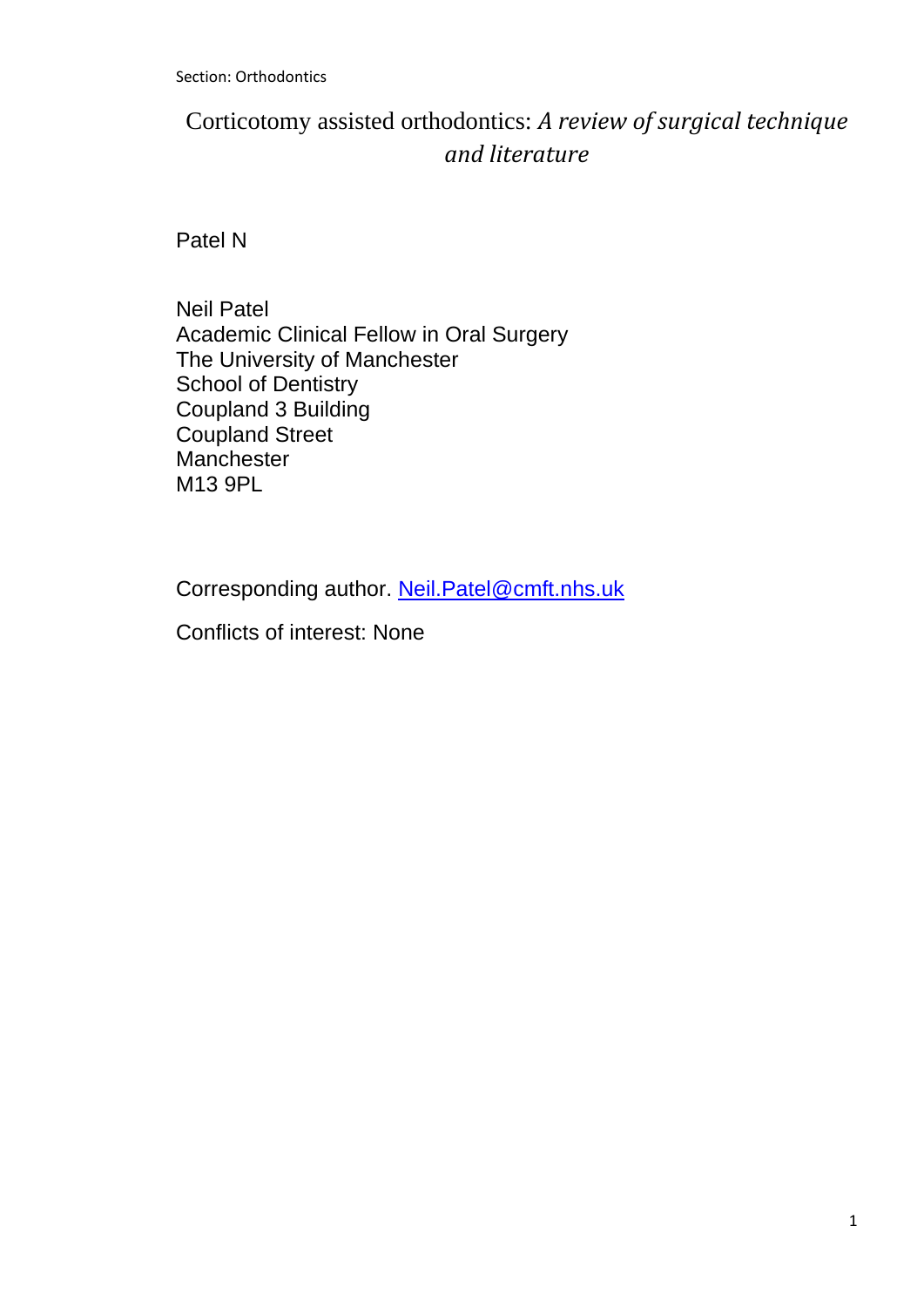# **Abstract**

**Introduction**: Corticotomy assisted orthodontic treatment is a promising procedure, the development of which has offered solutions to many orthodontic limitations. This technique has been shown to decrease orthodontic treatment times by a third in some cases. The technique involves selective alveolar decortication in the form of cortical cuts or perforations performed around teeth to be moved.

**Methods**: Electronic search of the literature directly relating to surgically assisted tooth movement with corticotomy. The searches were carried out up to the first week in December 2013.

**Conclusion**: Review of literature has shown the potential of corticotomy techniques in improving orthodontic outcomes. The quality of evidence available at present however is low and is mainly centred on case reports

## **Introduction**

There has been a significant increase in the number of patients requesting orthodontic treatment. The number of adults seeking treatment has also dramatically risen. Demands of these patients have also changed; patients are often only requesting aesthetic correction in the shortest possible time. One of the main disadvantages of orthodontics is length of treatment time, with most conventional procedures taking more than one year to complete. The incidences of caries and periodontal disease also increase when treatment is prolonged. Unfortunately many potential orthodontic patients jeopardise their dental health and decline treatment due to these long expected treatment times.

To shorten the time necessary for orthodontic tooth movement, various attempts have been documented in the literature. These attempts can be grouped into three main categories. The first is local or systemic administration of medicines such as prostaglandins<sup>1</sup>, interleukins<sup>2</sup>, leukotrienes<sup>3</sup> and vitamin  $D^4$ . They can accelerate periodontal regeneration by inducing or hastening orthodontic inflammation, participating in the formation of osteoclasts from precursor monocytes, or improving capillary permeability. The second category is mechanical or physical stimulation. Direct electrical current<sup>5</sup>, pulsed electromagnetic field<sup>6</sup>, magnets and low energy laser have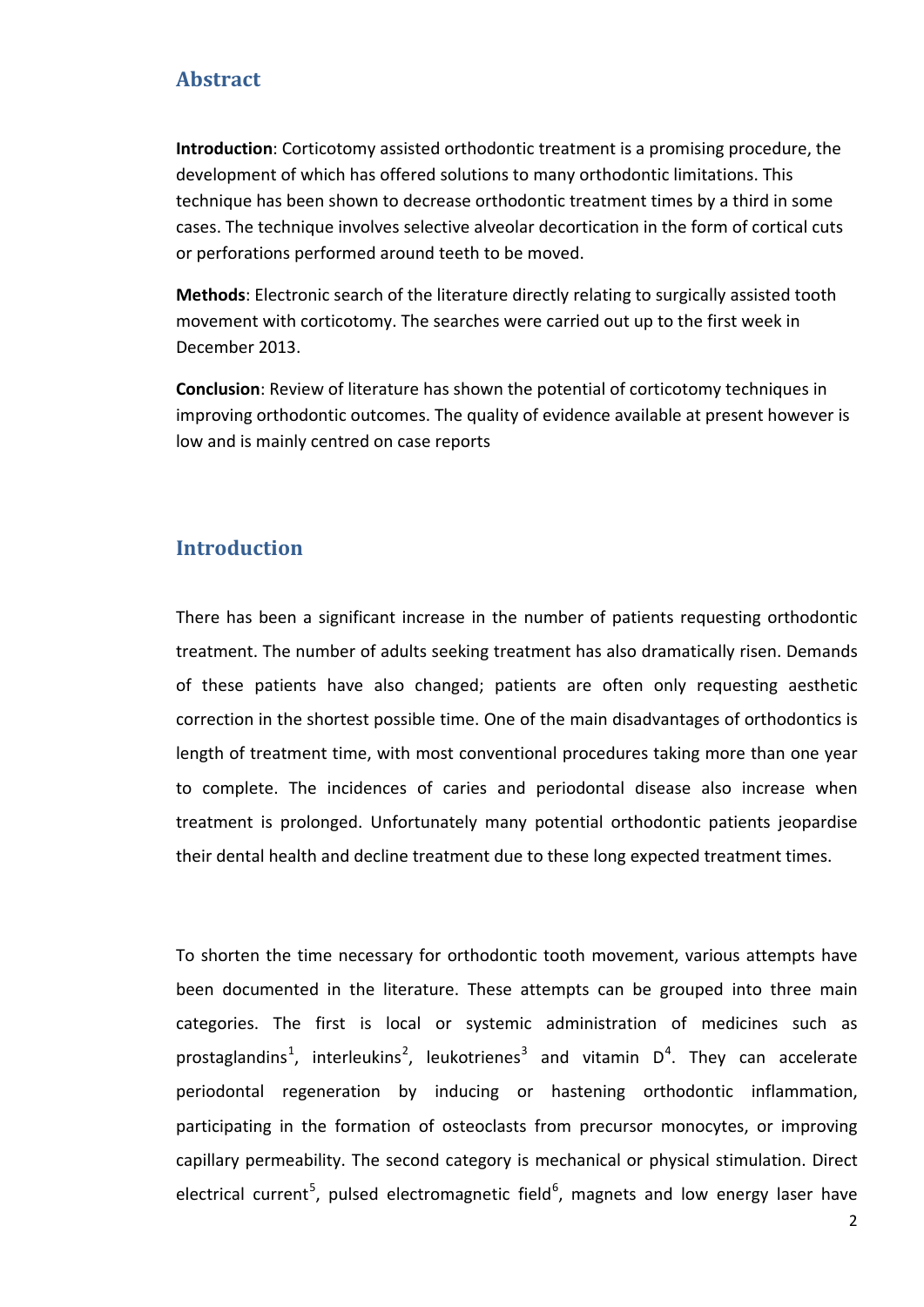been studied<sup>7</sup>. The above methods increase tooth movement speed 0.3 to 1 times according to the literature. However, they are not without problems. The effects of medicines are not specific and can have side effects. Physical stimulation can further have unwanted side effects.

The last category is oral surgery, including gingival fiberotomy, corticotomy anddistraction osteogenesis. The effect of gingival fiberotomy is controversial.<sup>8</sup> Distraction osteogenesis should also not be routine in orthodontic treatment as rapid tooth movement into immature bone regenerating after distraction osteogenesis can lead to severe root resorption.<sup>9</sup> The development of corticotomy assisted orthodontics (CAO) has offered solutions to many limitations in the management of orthodontic patients.

A corticotomy is defined as a surgical procedure where only the outer cortical bone is cut, perforated or modified. The medullary bone is left intact. This is in contrast to an osteotomy where the surgical cut perforates both cortical and medullary bone. CAO claims to have several advantages including reduced treatment time, increased traction of impacted teeth and more post-orthodontic stability.<sup>10</sup>

The evidence base for the success of corticotomy as an adjunct to orthodontic treatment is still developing. The aim of this critical review is to present a comprehensive review of the literature, including, surgical procedures, indications, case selection and appraisal of literature.

# **Surgical technique and Case selection**

CAO can be incorporated in most cases where traditional fixed appliance orthodontic therapy is used. The technique has been shown to be effective in the treatment of Class 1 malocclusions with moderate to severe crowding, Class 2 malocclusions requiring expansion or extractions, and mild Class 3 malocclusions. The orthodontist will plan the tooth movement, identifying the teeth that will provide anchorage and those portions of the arch that will be expanded or contracted. From this a plan for regions requiring corticotomies is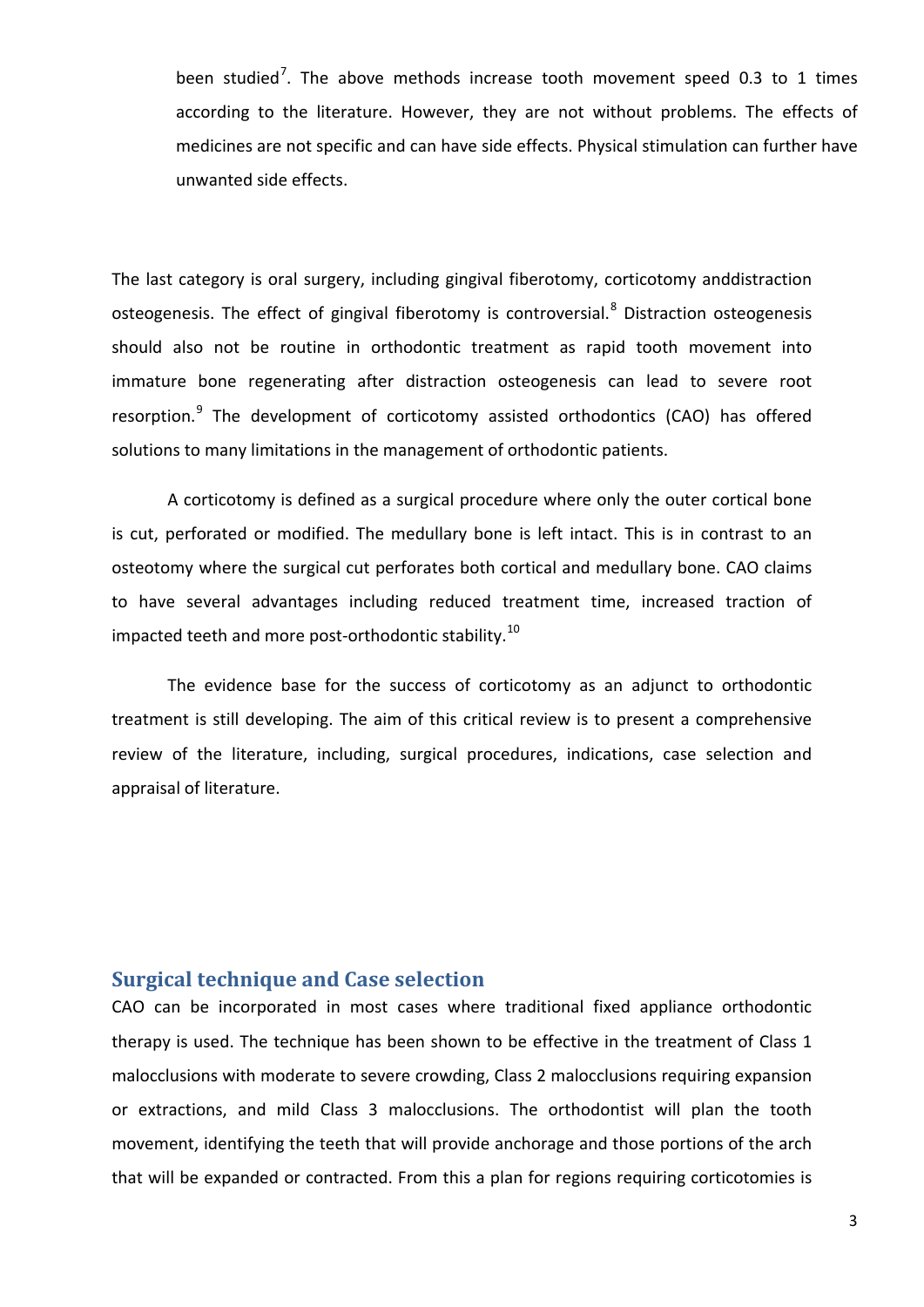developed. Careful multidisciplinary planning between surgeon and orthodontist is required and both parties should be trained in the technique. Aesthetic considerations should also be discussed with the patient. For example, if a patient presents with gingival recession in an area requiring corticotomy, a connective tissue graft could be placed in conjunction with the surgery. $^{11}$ 

The surgical technique for corticotomy can vary from author to author as can the mechanism of force applied during the orthodontic phase. The technique described below is commonly used;

**Anaesthesia:** The surgical phase of the CAO can be performed under local anaesthetic, sedation or a general anaesthetic and is largely based on patient-surgeon discussion.

**Flap design:** The objectives of the flap design are to provide access to the alveolar bone where the corticotomy is to be performed, provide coverage after surgery and coverage for any grafting material if used, maintain height and volume of the inter-dental tissues and enhance the aesthetic appearance of the gingival form where necessary. Basic flap design is commonly a combination of a full thickness flap in the most coronal aspect of the flap with a split-thickness dissection in the apical portions. Having a portion of the flap split-thickness increases the mobility of the flap and allows suturing with minimal tension. The periosteal layer should be carefully elevated from the alveolar bone surface. Mesial and distal extension of the flap should reach at least one tooth width beyond the corticotomy areas. Flaps should be raised on both surfaces of the alveolus. Preservation of papilla and interdental gingival tissues is critical for a successful aesthetic result and many operators have employed papillae preserving flaps. Soft tissues should be handled with care as an adequate blood supply is crucial to the success of corticotomies.

**Decortication**: The purpose of the decortications is to initiate the RAP response. A mobile segment of bone should not be created. A round bur is commonly used to perforate the cortex while the corticotomies are usually achieved with a piezoelectric surgery unit. Following review of the literature there was no evidence to suggest that any specific pattern, depth or extent of corticotomy was superior to others. The corticotomies are placed on both the buccal and lingual aspects of the alveolar bone. Most authors recommend a vertical groove is placed in the inter-dental space, midway between the root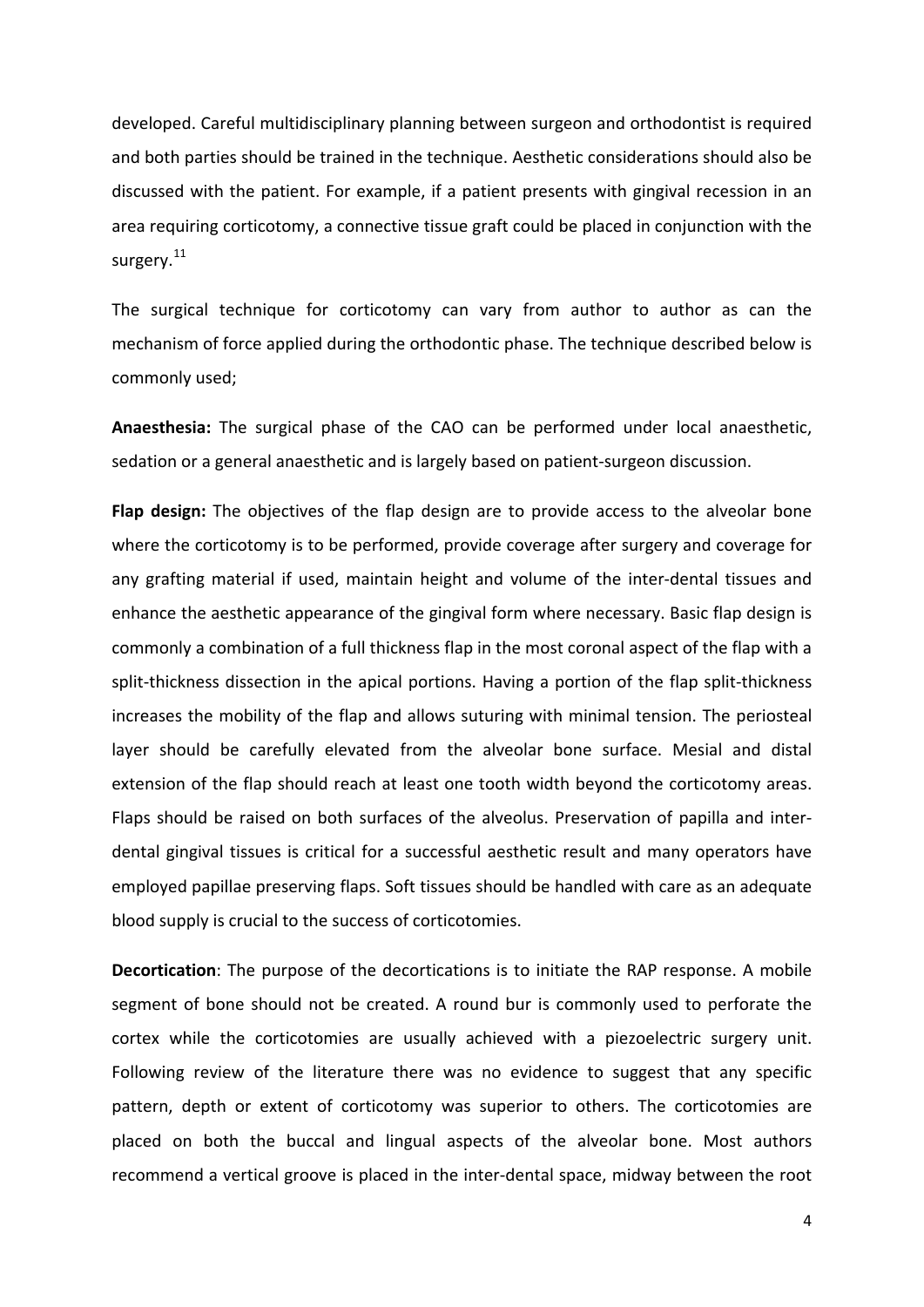prominences in the alveolar bone. This grove should extend from a point 2-3mm below the crest of the bone to a point 2mm beyond the apices of the roots. The vertical corticotomies are then connected with a horizontal circular shaped corticotomy. Care must be taken not to extend the cuts near any neurovascular structures.

Selective alveolar decortication is then performed in the form of decortication cuts at points 0.5mm in depth. Some authors also recommend selective medullary penetration to enhance bleeding.<sup>12</sup>

**Closure**: Primary closure of the gingival flaps without excess tension should be achieved. Sutures should be left in place for a minimum of two weeks. Tooth movement should start one or two weeks after surgery.

Murphy et  $al<sup>11</sup>$  suggests the administration of steroids at the time of the procedure enhances patient comfort and clinical healing. Antibiotics and analgesia are administered at the surgeon's discretion. On the other hand, some researchers believe non-steroidal antiinflammatory drugs should be avoided because they theoretically interfere with the regional acceleratory process.<sup>13</sup>

**Orthodontic Phase:** The placement of orthodontic brackets and engagement of light arch wires is typically done the week before the surgical phase is performed. However some authors have bracketed after surgery, enabling easier flap manipulation and suturing. In all cases initiation of orthodontic force should not be delayed more than 2 weeks after surgery. This is because a longer delay will fail to take full advantage of the limited time period that the RAP is occurring. Unlike conventional orthodontics, the orthodontic appliance should be activated every two weeks until the end of treatment.

The orthodontist has a time period of 4-6 months to accomplish the accelerated tooth movement. Finishing movements can then occur at normal speeds. Given this limited initial time frame, the orthodontist will need to advance arch wire sizes rapidly, initially engaging the largest arch wire possible. The amount of orthodontic force to be applied is still debated. It is generally accepted with corticotomies heavier forces and more frequent reactivation is needed as compared with conventional orthodontic treatment. The method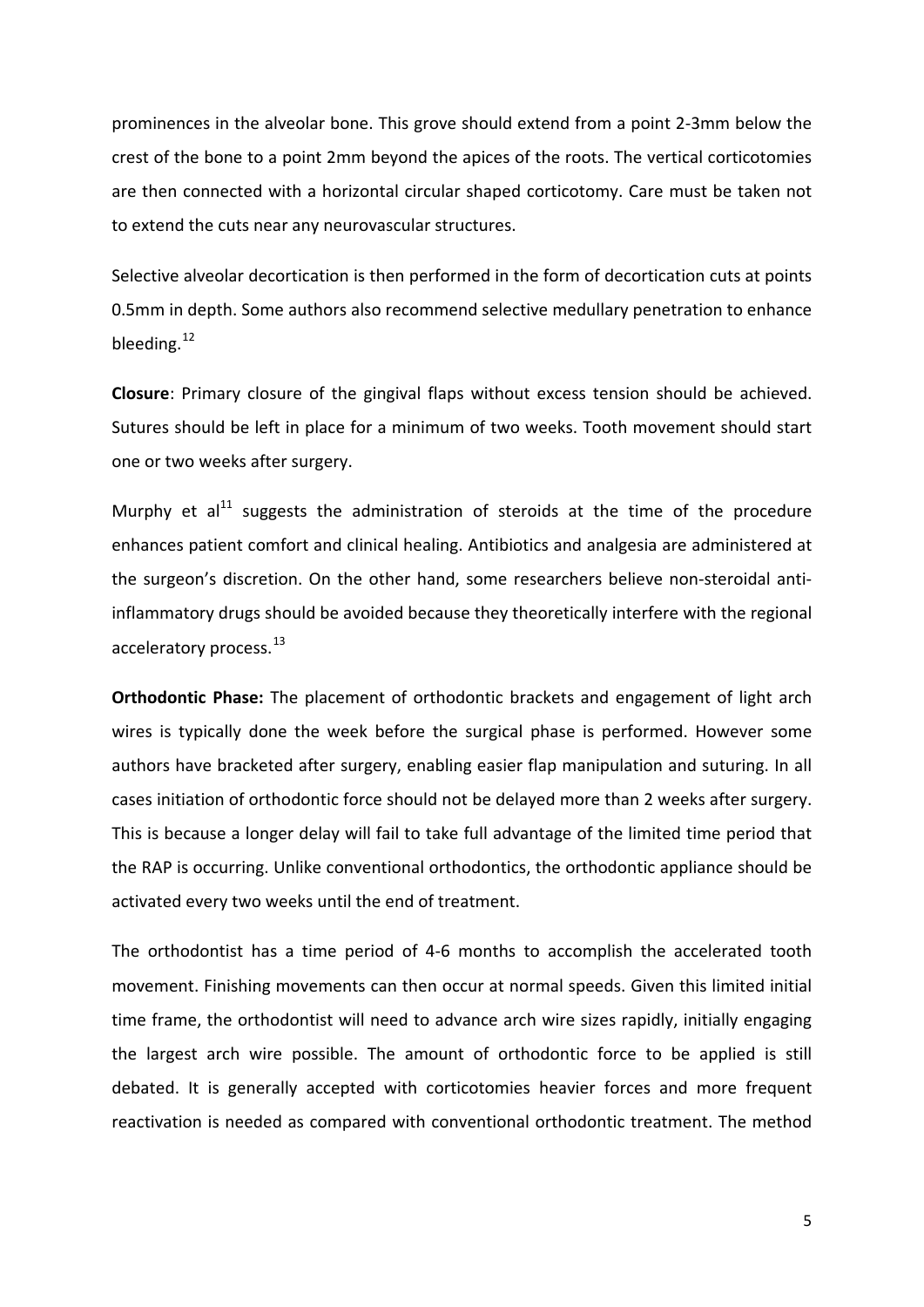of anchorage used will also vary depending on amount of force applied and tooth movement required. $^{14}$ 

**Contemporary Techniques:** Wilcko et al<sup>15</sup> later adapted the corticotomy technique by incorporating alveolar augmentation and connective tissue grafting. Wilcko renamed the technique as Periodontal Accelerated Osteogenic Orthodontics. Grafting can be carried out in most areas that have undergone corticotomies. The volume of the graft material used is dictated by the direction and amount of tooth movement predicted, the pre-treatment thickness of alveolar bone and the envisaged need for buccal support by alveolar bone. No data comparing grafting material in conjunction with corticotomies is currently available. Commonly used materials are deproteinised bovine bone and autogenous bone.

Periodontal Accelerated Osteogenic Orthodontics can further be successfully combined with gingival augmentation. This is particularly important to the adult patient who presents with gingival recession. In these situations a subepithelial connective tissue graft is placed over the root surface in addition to the particulate graft placement.

#### **Literature Review**

To identify relevant research for review, an electronic search of the literature directly relating to surgically assisted tooth movement with corticotomy was conducted. The searches were carried out up to the first week in December 2013 using the following databases:

- 1. Cochrane controlled trials register
- 2. Cochrane Database of systematic reviews
- 3. PubMed
- 4. Ovid Medline
- 5. Embase
- 6. Cumulative Index to Nursing and Allied Health Literature (CINAHL)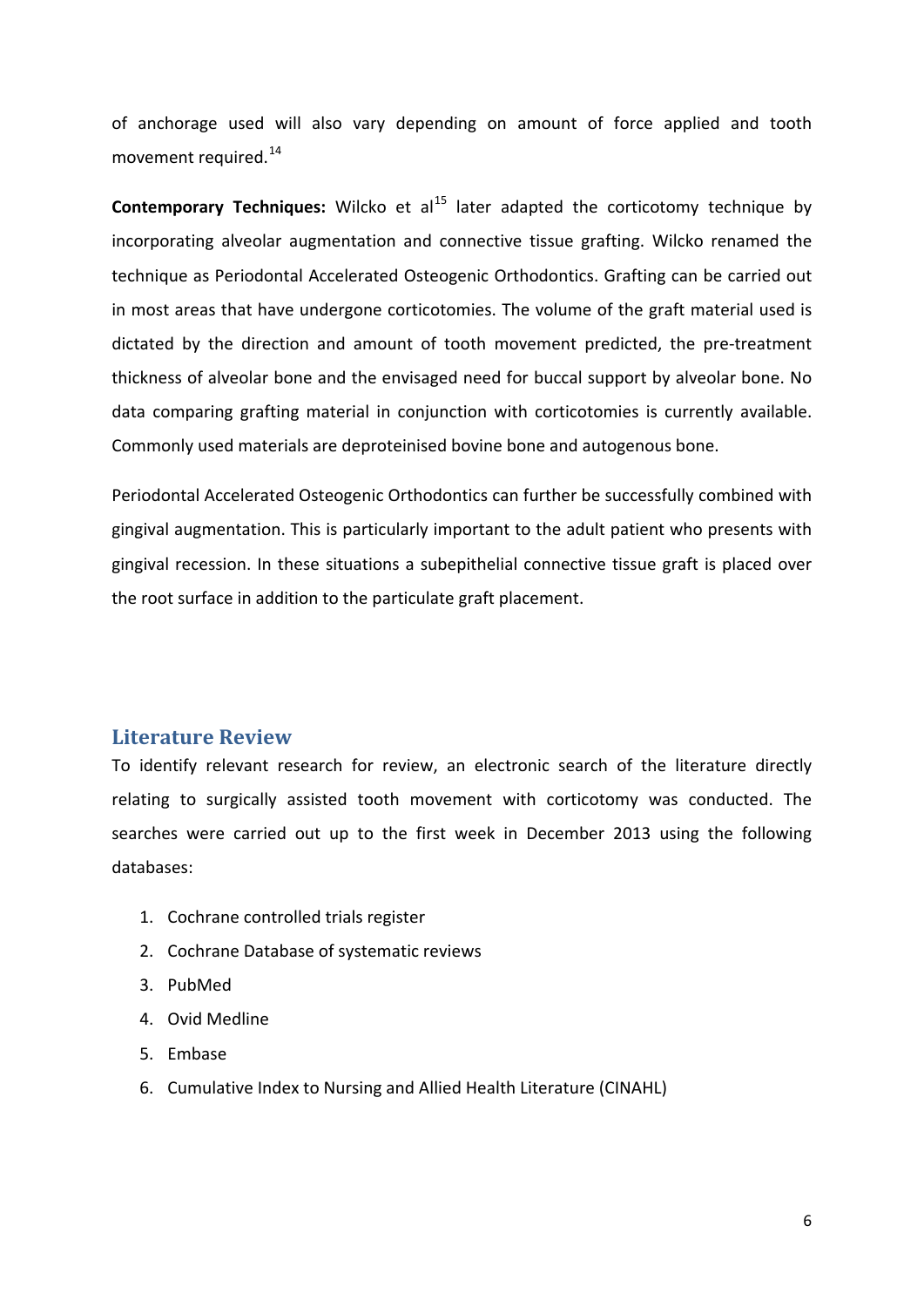Of the 137 studies identified on initial search of all databases, 114 were excluded with respect to the following exclusion criteria;

- 1. Studies to be in English
- 2. Evidence level at case report/series or above. Technical notes, letters, description of techniques and editorials were excluded.
- 3. Animal studies excluded, although reviewed for inclusion in 'Animal Studies' section.
- 4. No variations of 'standard' corticotomy technique as described by Wilcko et al. The buccal or palatal cortical bone must be modified in some manner to be included. Studies solely removing inter-septal bone were excluded as were studies which included medullary bone manipulation or any form of osteotomy.
- 5. The study must have a follow up period to be included.
- 6. Orthodontic force must be applied with wire/coils and no distraction appliances are used.

The majority of identified literature included case reports and series. 11 review papers were identified with varying quality. A hand search of references in the identified studies was conducted, however no additional relevant literature was found. The total number of papers suitable for critical appraisal was 12.

Example of search terms

- 1. Tooth movement
- 2. Orthodont\$
- 3. 1 or 2
- 4. Corticotom\$
- 5. Decorticat\$
- 6. Periodontal Distraction
- 7. 4 or 5 or 6
- 8. 3 and 7
- 9. Limit 8 to English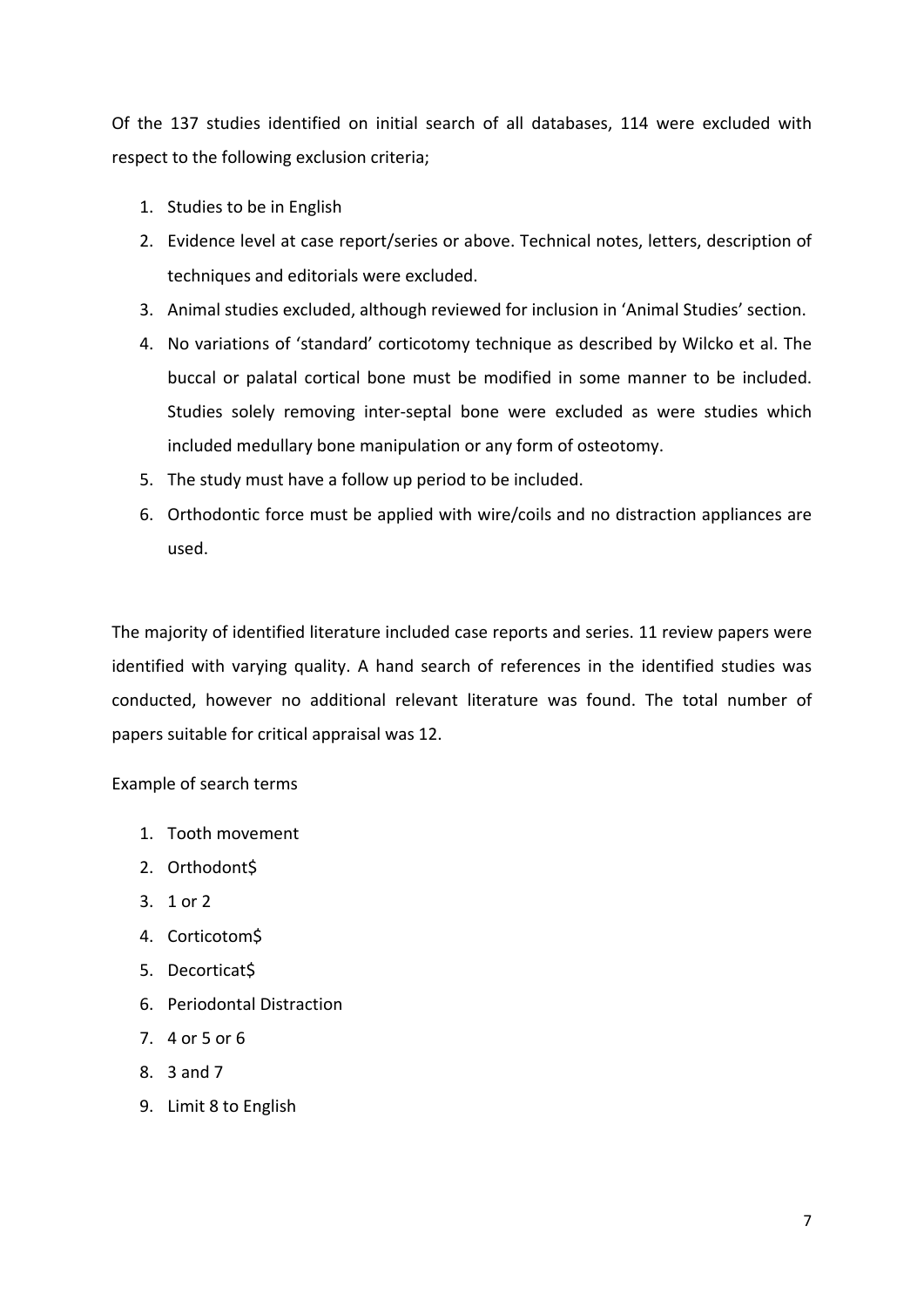# Summary of Papers – Table 1

| <b>Study</b>                           | Level of                       | <b>Population/Sample</b>                                                        | Intervention                                                                                                                                      | Control                                                         | <b>Outcome/Results</b>                                                                                                                     | <b>Comments</b>                                                                                                                                         |
|----------------------------------------|--------------------------------|---------------------------------------------------------------------------------|---------------------------------------------------------------------------------------------------------------------------------------------------|-----------------------------------------------------------------|--------------------------------------------------------------------------------------------------------------------------------------------|---------------------------------------------------------------------------------------------------------------------------------------------------------|
| Wilcko et al<br>2009 16                | <b>Evidence</b><br>Case Report | 2 adult patients.<br>Age 23 and 49.<br>Male and female.                         | Severe upper and<br>lower crowding<br>treated with<br>non-extraction CAO.<br>Bone grafting used.                                                  | None                                                            | Decrowding<br>complete in 6<br>months. Total<br>amount of cross<br>arch expansion<br>was 8mm.                                              | CT scans show<br>an increase in<br>alveolar bone<br>width from use<br>of graft<br>material.                                                             |
| Fischer 2006 <sup>17</sup>             | Clinical trial                 | 6 patients. Age 11-<br>13. Male and<br>female.                                  | <b>Bilateral impacted</b><br>canines - one side<br>treated with CAO.<br>Randomisation used.                                                       | Split-mouth<br>$design - one$<br>side treated<br>conventionally | 28-33% reduction<br>in treatment time<br>for CAO side.<br><b>Blinding of</b><br>assessor.                                                  | Well designed<br>trial.<br>Appropriate<br>statistical<br>testing.<br>No post<br>operative<br>difference in<br>bone levels or<br>periodontal<br>probing. |
| Aboul-Ela et<br>al. 2011 <sup>18</sup> | Clinical trial                 | 13 patients. Mean<br>age 19. Male and<br>female. Class 2 Div<br>1 malocclusion. | <b>Extraction of</b><br>maxillary premolars,<br>retraction of<br>maxillary canines.<br>CAO randomly<br>assigned to one side<br>of maxillary arch. | Split mouth<br>$design - one$<br>side treated<br>conventionally | Average rate of<br>canine retraction<br>was significantly<br>higher on CAO<br>side; rate was<br>twice as fast<br>during first 2<br>months. | No statistically<br>significant<br>difference in<br>post operative<br>periodontal<br>health.                                                            |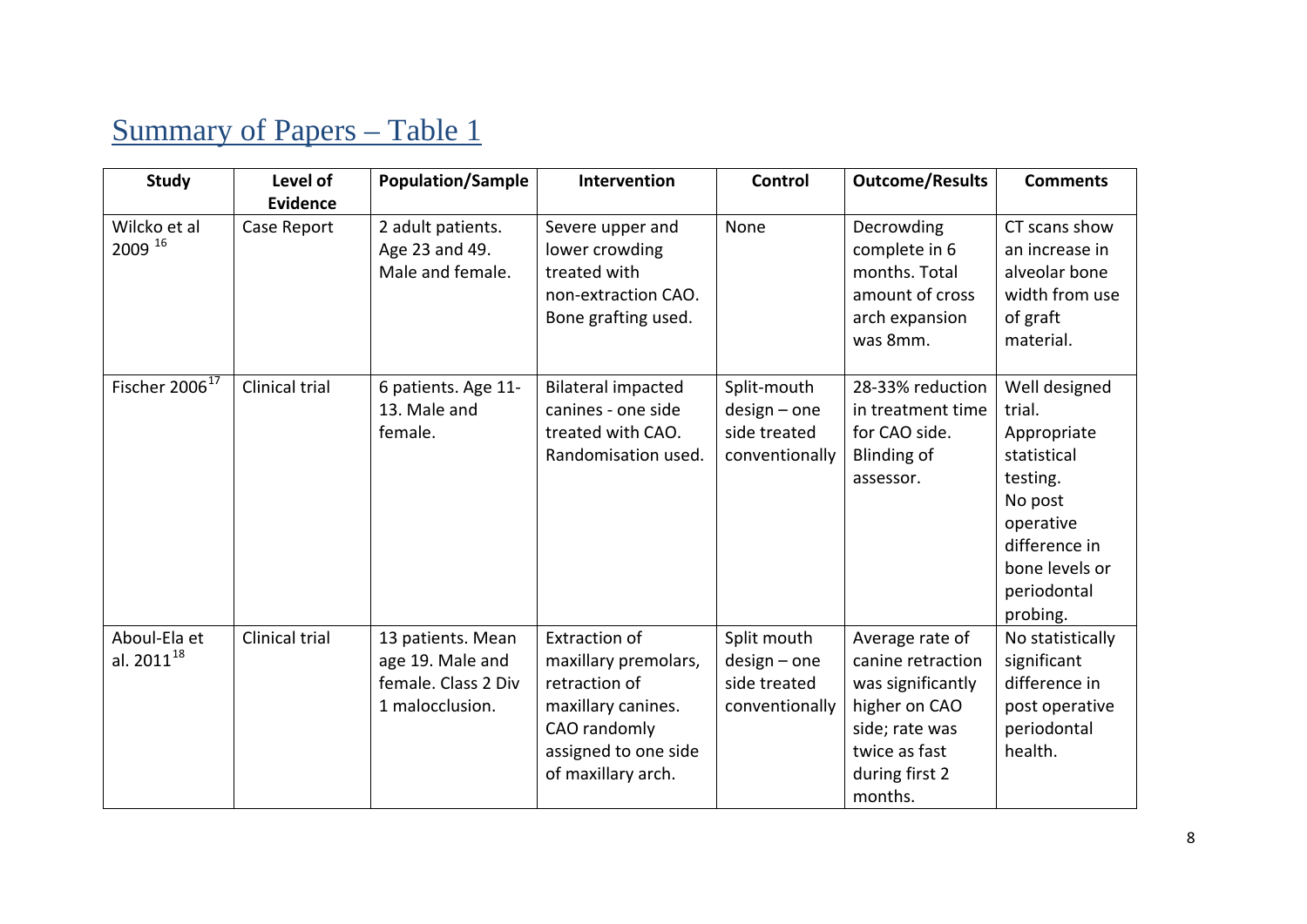| Germec et al<br>200619            | Case Report | 1 patient. 22 year<br>old female.                       | Severe anterior<br>crowding, anterior<br>cross bite, Class 3<br>dental relationship.<br>Lower incisor<br>retraction with CAO.     | None | Lower incisor<br>retraction<br>complete in 1.5<br>months. | Corticotomy<br>only performed<br>on labial side.                             |
|-----------------------------------|-------------|---------------------------------------------------------|-----------------------------------------------------------------------------------------------------------------------------------|------|-----------------------------------------------------------|------------------------------------------------------------------------------|
| Lino et al<br>$2005^{20}$         | Case Report | 1 patient. 24 year<br>old female.                       | Class 1 malocclusion.<br>Protrusive<br>maxillary/mandibular<br>incisors retracted<br>with CAO after first<br>premolar extraction. | None | 1 year total<br>treatment time.                           |                                                                              |
| Chung et al<br>2009 <sup>21</sup> | Case series | 4 patients. 28 to 50<br>year old<br>male/female.        | Anterior protrusion<br>of maxillary incisors<br>corrected with<br>dental extractions<br>and segmental CAO.                        | None | 10-15 month<br>treatment time.                            | Anterior<br>segment of<br>teeth moved.                                       |
| Chung et al<br>200948             | Case series | 3 patients. 29-37<br>years old<br>male/female.          | CAO for sagittal<br>correction and open<br>bite correction.<br>Segmental CAO<br>correction with<br>extractions.                   | None | 13 month<br>treatment time.                               | Corticotomy<br>was staged with<br>buccal cuts two<br>weeks after<br>palatal. |
| Oliveira et al <sup>22</sup>      | Case report | 2 patients. 36 year<br>old female. 39 year<br>old male. | CAO for intrusion of<br>over erupted<br>maxillary first molars                                                                    | None | 2-4 month<br>treatment time                               |                                                                              |
| Aljhani et al.<br>$2010^{23}$     | Case report | 1 patient. 22 year<br>old female                        | CAO for anterior<br>open bite and<br>proclined incisor<br>correction                                                              | None | 5 month<br>treatment time                                 | Alveolar<br>grafting<br>performed.                                           |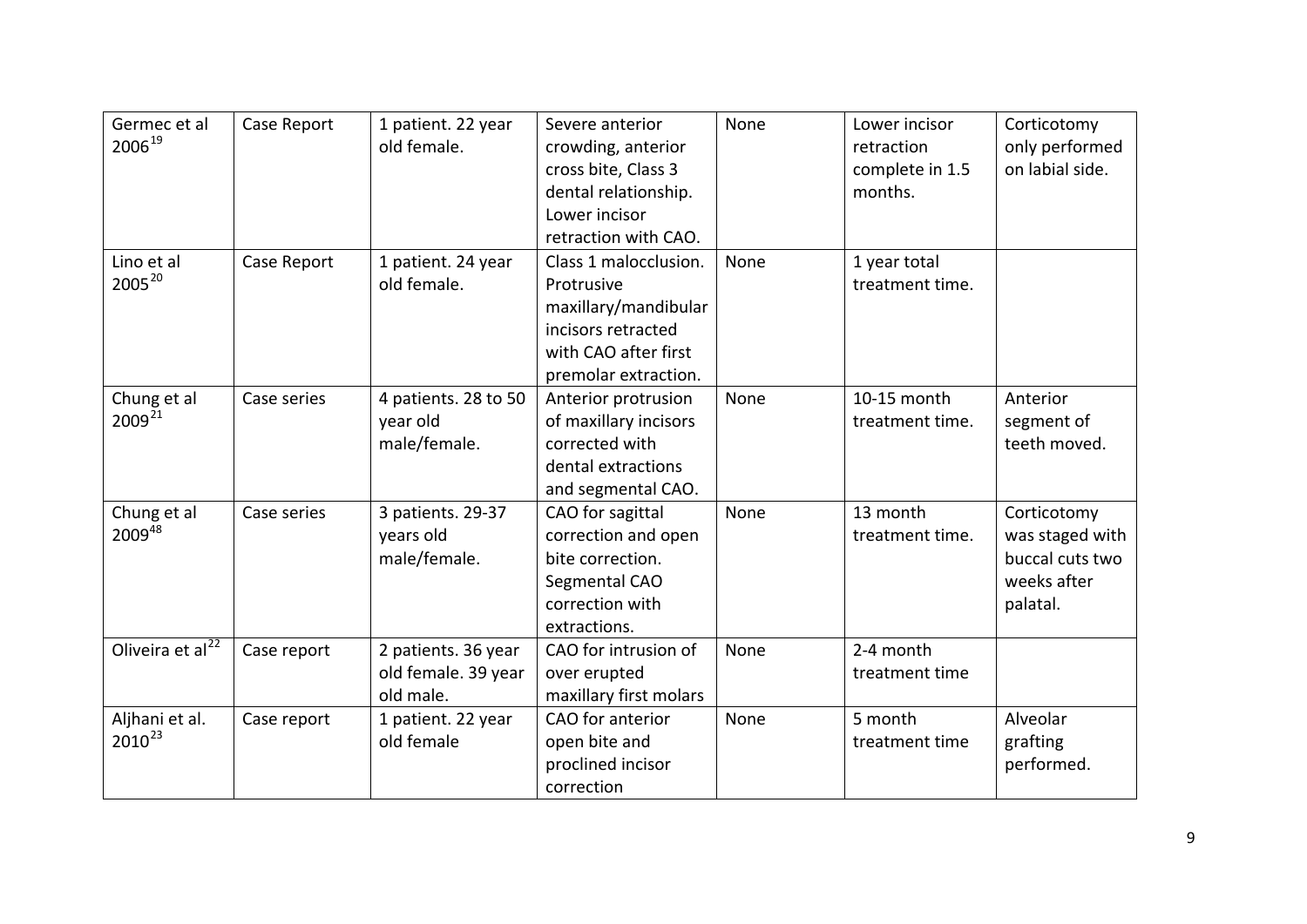| Moon et al<br>$2005^{24}$     | Case Report | 1 patient 26 year<br>old female.                   | CAO for intrusion of<br>over erupted molar. | None | 2 month<br>treatment time     | 11 month<br>follow-up with<br>no adverse<br>events. |
|-------------------------------|-------------|----------------------------------------------------|---------------------------------------------|------|-------------------------------|-----------------------------------------------------|
| Akay et al<br>$2009^{25}$     | Case report | 10 patients (6<br>females, 4 males)<br>Ages 15-25  | CAO for open bite<br>correction             | None | 15 week<br>treatment time     |                                                     |
| Bertossi et al<br>$2011^{26}$ | Case report | 5 patients, male<br>and female. Ages<br>not given. | CAO for ankylosis<br>with intrusion.        | None | $18-25$ day<br>treatment time |                                                     |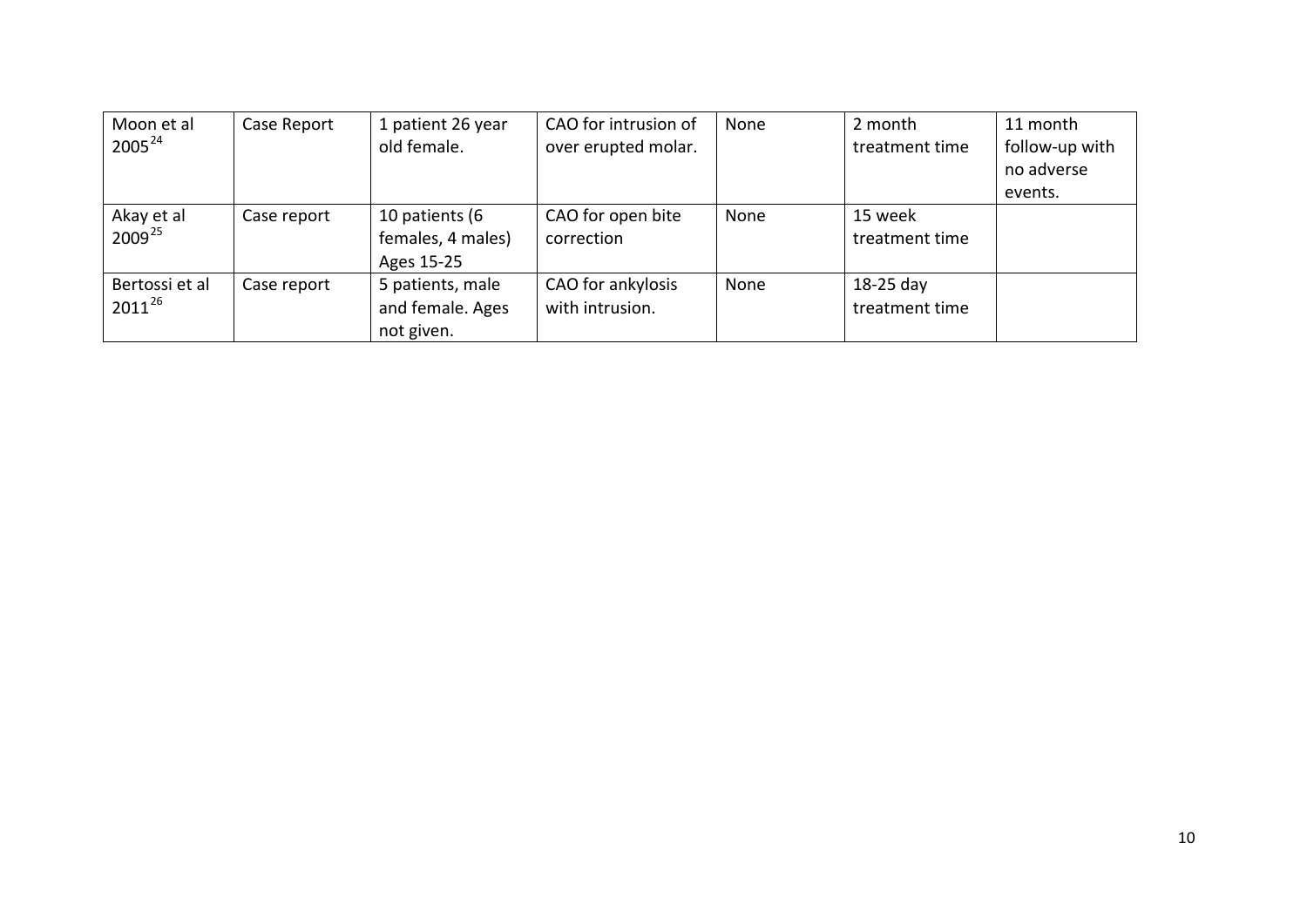#### **Discussion**

CAO can play an important role in the comprehensive treatment of a patient's occlusal and aesthetic needs. This technique has been shown to decrease treatment time, enhance posttreatment stability and limit the need for orthognathic surgery. Further advantages include; less root resorption due to the decreased resistance of cortical bone, relapse is reported to the low and there less need for extra-oral appliances and head gear. Bone grafting techniques can also be employed to increase post treatment alveolar bone width as can the incorporation of connective tissue grafts to improve aesthetics and gingival health. Depending on the method of the surgical cuts, CAO can be used to expedite the rate of movement of individual teeth (e.g. canines) or dental segments (e.g. incisor retraction). With CAO, patients will be in fixed appliances for a shorter period than with conventional treatment; consequently there is a decreased risk of enamel decalcification and periodontal disease.

A distinct disadvantage of the procedure is the additional cost and morbidity associated with surgery. Although it could be argued the true increase in treatment cost may be offset by the decreased treatment time or, in some cases, the need for orthognathic surgery procedures.

CAO is a physiologically driven process, and an uninterrupted vascular supply to the operated areas is crucial in maintaining the vitality of the hard and soft tissues. Mobilisation of any outlined single-tooth blocks of bone is contraindicated and can lead to intrapulpal and intraosseous morbidity and will not increase the distance that the tooth can be moved.

Kharkar et al<sup>27</sup> compared dento-alveolar distraction and CAO in their study of 12 patients. Six patients were selected for canine retraction, following premolar extraction, in both maxillary quadrants using CAO and the other six patients using dentoalveolar distraction. The patients were assessed at regular intervals with intra-oral periapical radiographs and lateral cephalograms for gauging the time required for retraction. The results were ascertained by evaluating the two groups in four different parameters: time required, canine tipping, anchorage loss and root resorption. Dento-alveolar distraction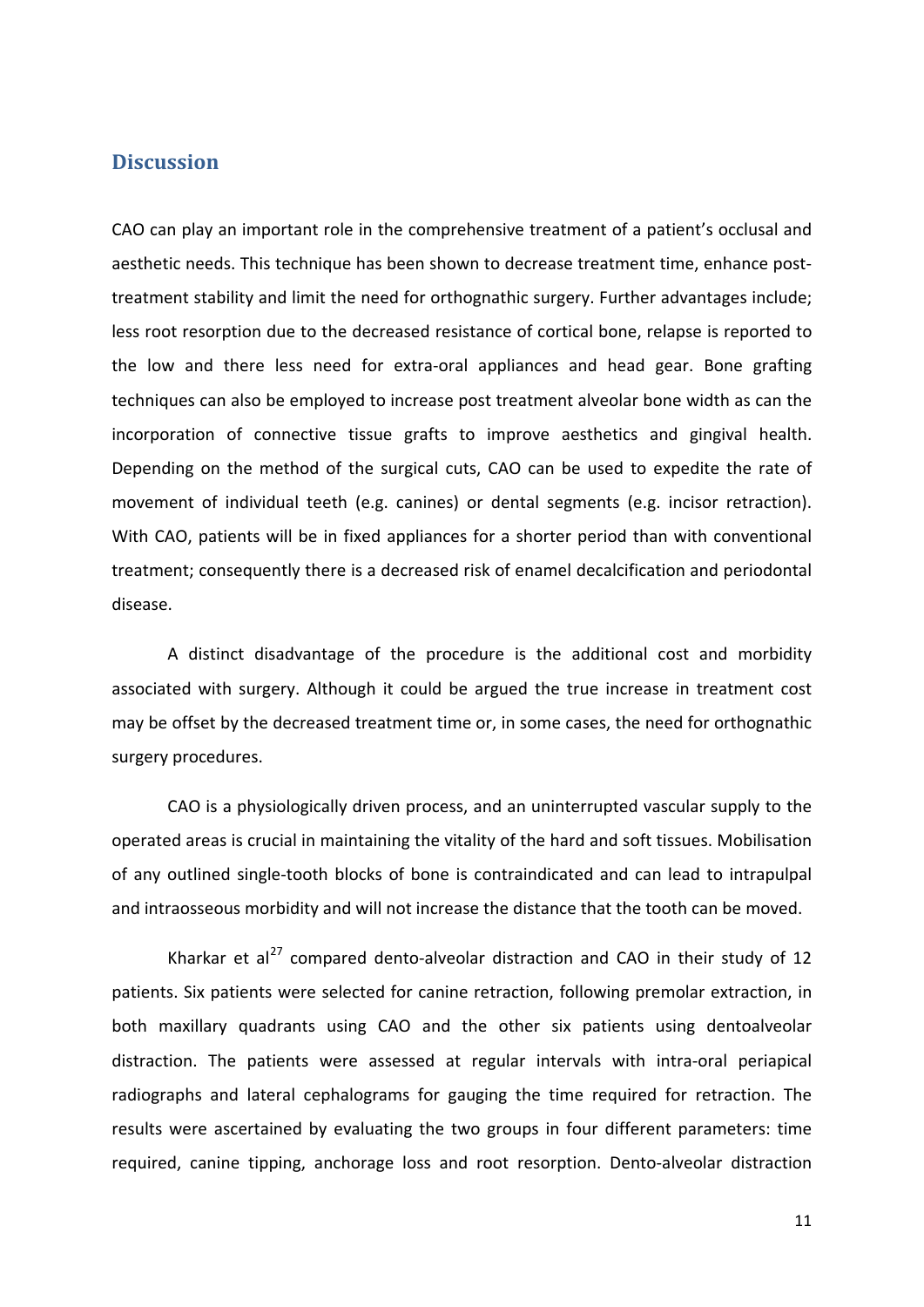proved to be superior to periodontal distraction in all areas of assessment. However the paper is biased as the corticotomy cuts were only placed in the inter-septal bone, not buccally and lingually which is now standard practice. Furthermore the osteotomy cuts in distraction osteogenesis involve a greater degree of surgical trauma which has been shown to be less accepted by the patients and have been reported to have unpredictable effects on tooth vitality and root resorption.

Because CAO is a relatively new clinical procedure, reliable long-term data (over 5 years) regarding occlusal stability, periodontal health and pulpal vitality is not available. However, current reports with 2 year follow up suggest that CAO can effectively and efficiently facilitate orthodontic treatment with minimal complications. There is low level evidence suggesting the incidence of root resorption by the use of CAO is decreased when compared with conventional treatment. The frequency of other possible complications, such as ankylosis and devitalisation, is unknown but such complications have not been reported. A key component to this increased efficiency and these significantly decreased treatment times is the successful coordination and treatment planning between the orthodontist and oral surgeon.

Currently, no objective data exists that describes patient experience and satisfaction with CAO and few studies quantitatively measure postoperative pain and swelling. However the majority of the case reports reviewed comment on the minimal postoperative pain reported by patients. In order for a fair comparison, an ideal study should look at postoperative pain with corticotomy and compare this with the discomfort experienced with arch wire activation. With the decreased treatment times in CAO it could be assumed this may increase the likelihood that patients, especially adults, would elect to pursue orthodontic therapy when they would otherwise decline. This, however, has not yet been proved. Conversely, it could be argued the surgical phase may in fact prevent a patient from considering CAO as a treatment option.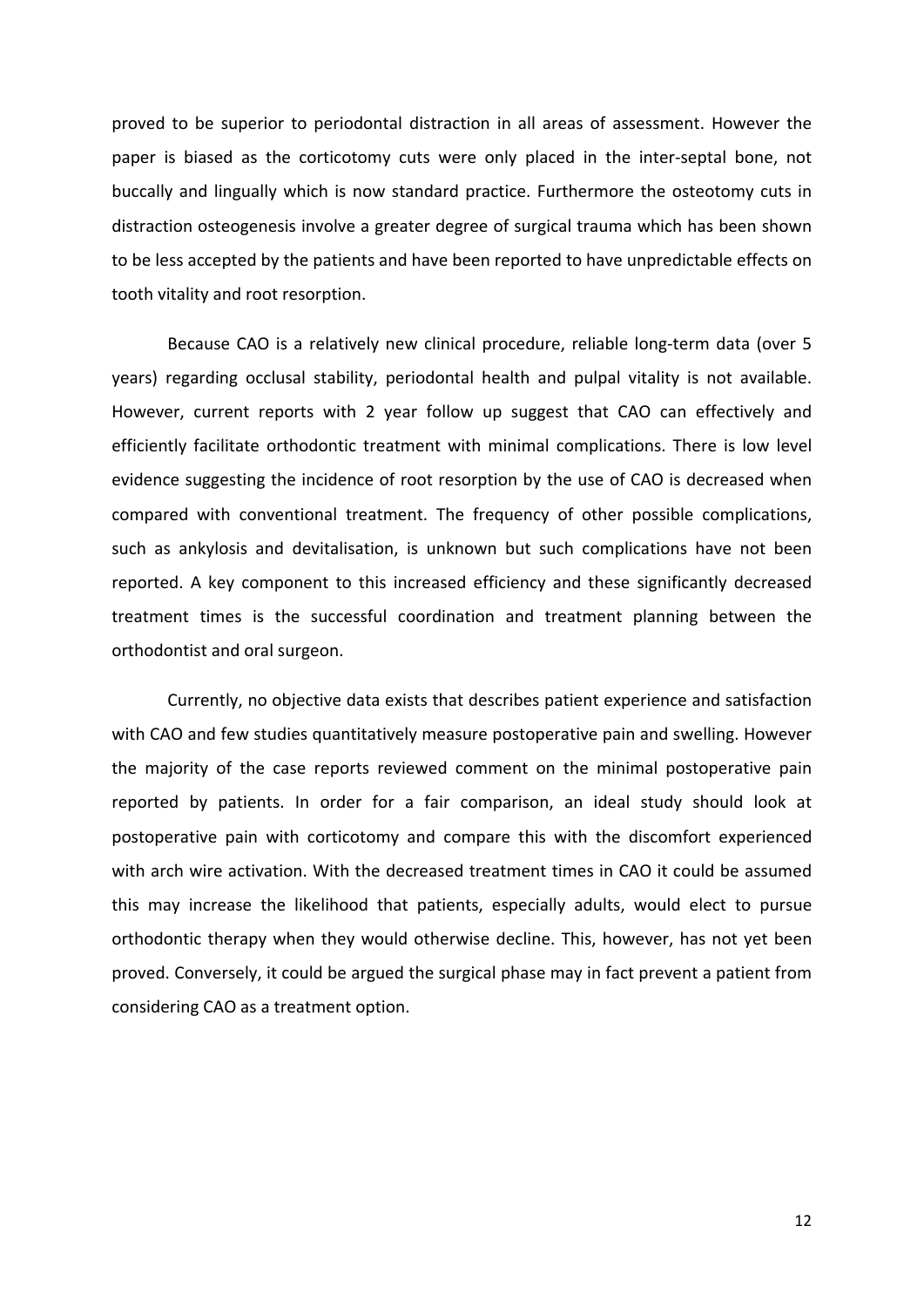# **Conclusion**

This review of literature has shown the potential of corticotomy techniques in improving orthodontic outcomes. However, the quality of evidence available at present is low and is mainly centred on case reports which are largely influenced by publication bias. It could be that adverse effects of CAO are not being published in the literature. However the evidence available shows promising results and aims for future research should include randomised controlled trials with long term follow-up. Only then can one evaluate the true advantages and disadvantages of the technique. More research is required to further our understanding of the biological mechanism of CAO and to identify which patients are likely to benefit most from CAO and also to recognise medical and clinical factors where CAO may not be appropriate.

#### **References**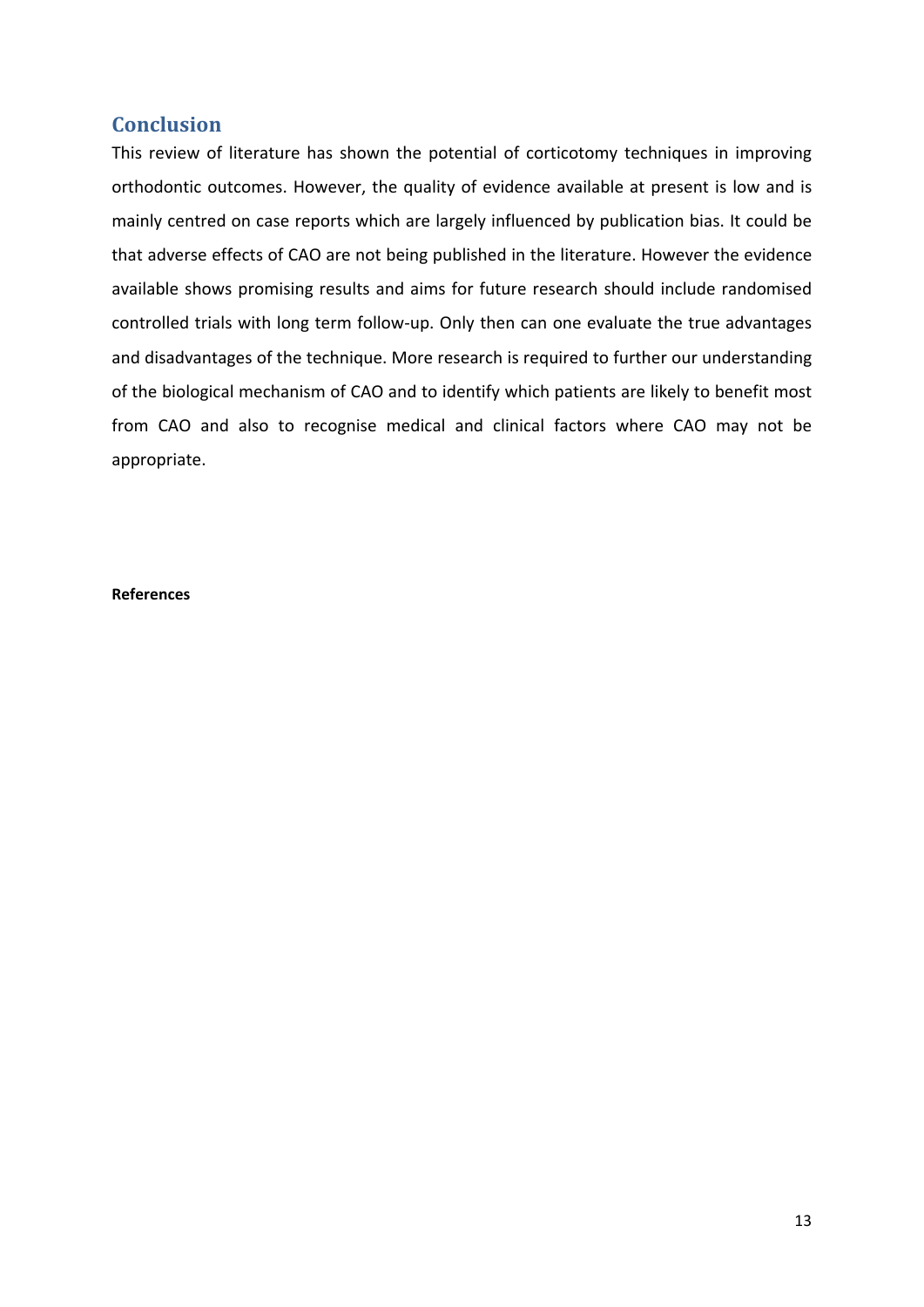**Table 1:** Example of Clinical Case.docx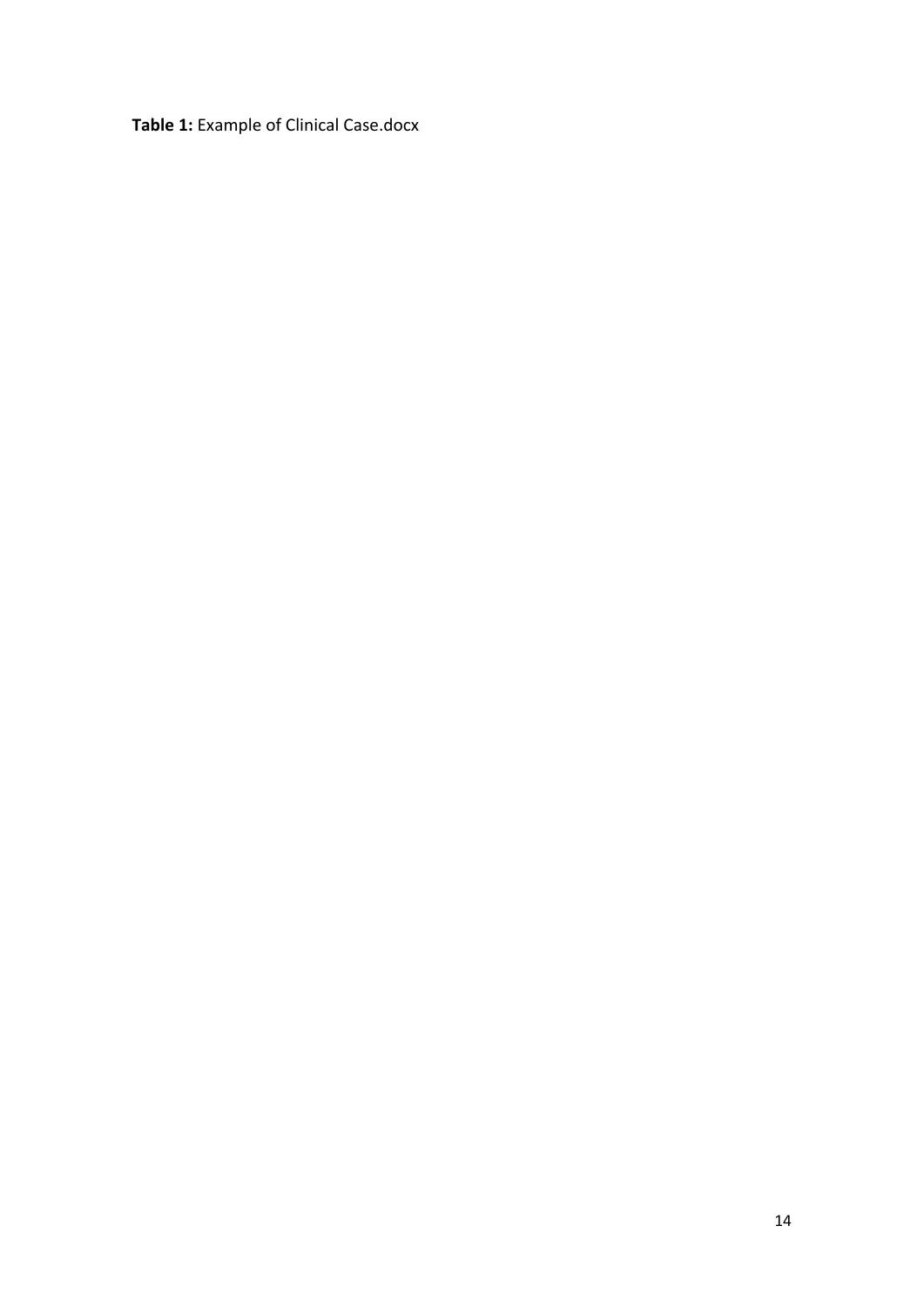Example of Clinical Case:

Palatal Corticotomy for upper left canine tooth showing resisted movement by conventional orthodontics. Note a buccal corticotomy was not carried out in this case due to a thin buccal plate.



Fig 1. Pre operative view



Fig 2. Palatal Incision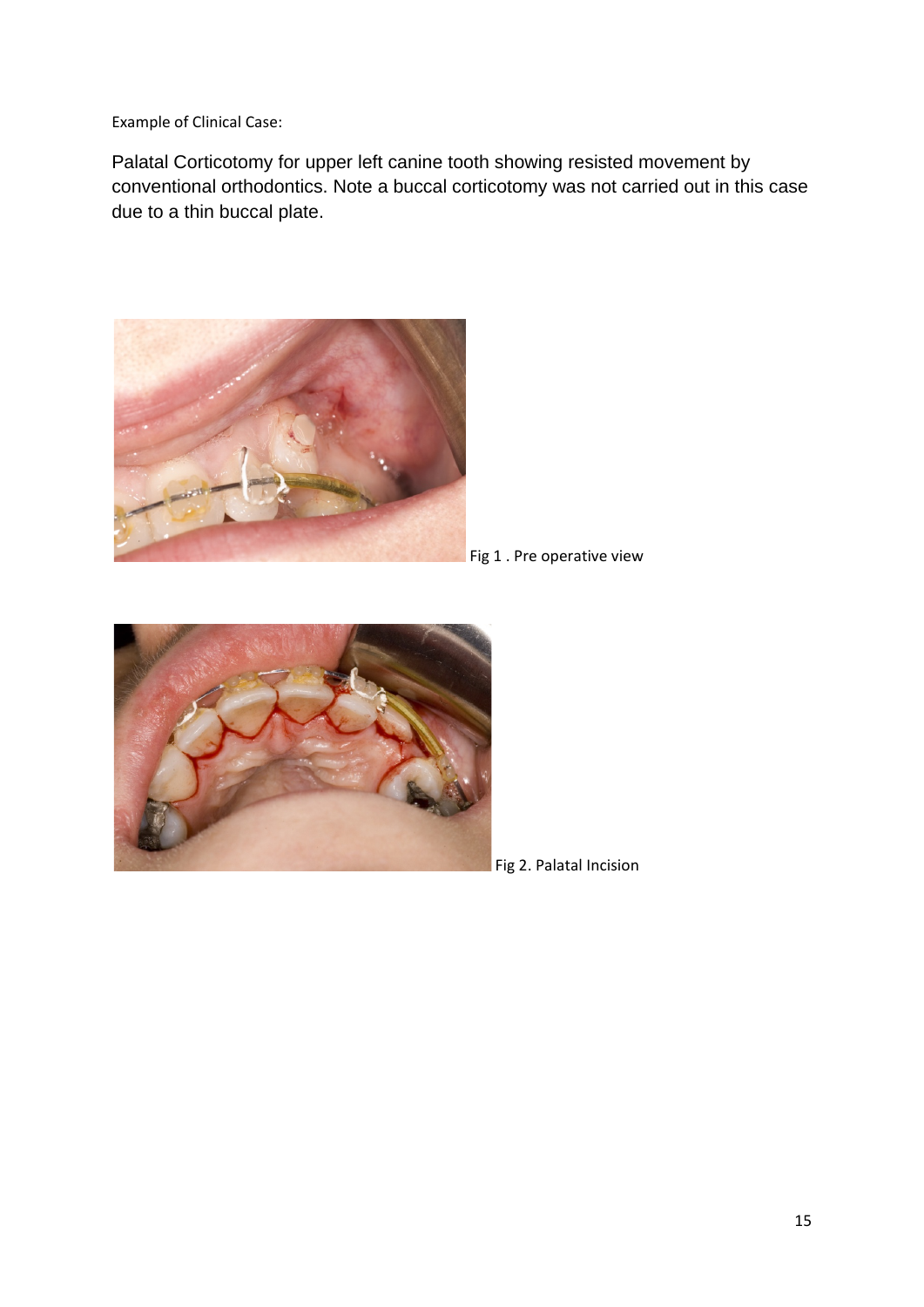





Fig 4. Cortical perforation



Fig 5. Cortical cuts with piezo surgery unit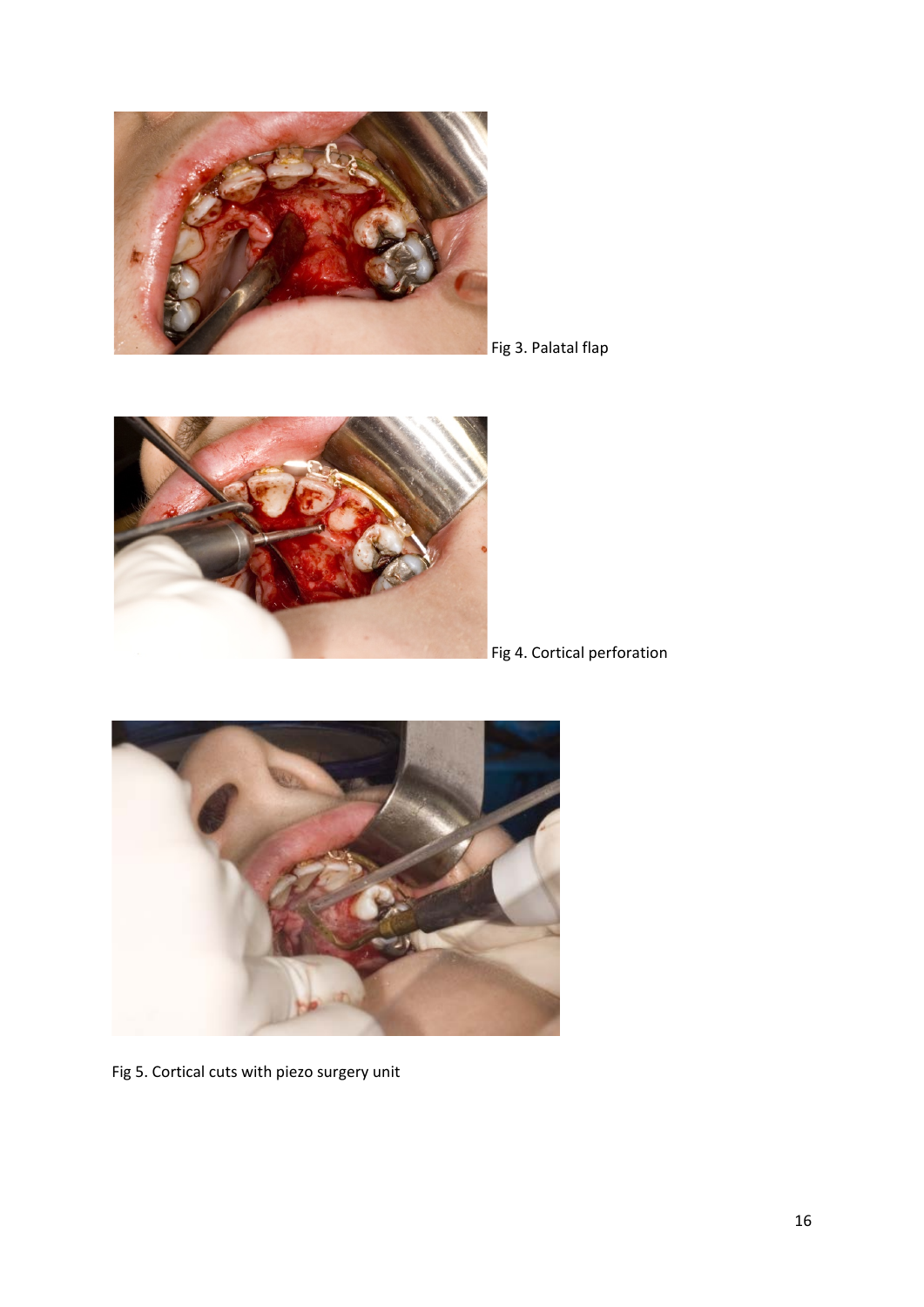

Fig 6. Final Corticotomy

 $1$  Chumbley AB, Tuncay OC. The effects of indomethacin on the rate of tooth movement in cats. J Dent Res. 1981;60:596

 $2$  Hou Y, Liang T, Luo C. Effects of IL-1 on experiemental tooth movement in rabbits. Chin J Stoma. 1997; 32:46-48

<sup>3</sup> Mohammed AH. Tatakis DN. Leukotrienes in orthodontic tooth movement. Am J Orthod Dentofacial Orthop. 1989; 95:231-7

<sup>4</sup> Takano Y, Kawakami M. Effects of age on the rate of tooth movement in combination with local use of 1,25(OH)2D3 and mechanical force in the rat. J Dent Res. 1992;71:1487-92

<sup>5</sup> Davidovitch Z et al. Electric currents, bone remodelling and orthodontic tooth movement. Am J Orthod. 1980; 77:33-47

<sup>6</sup> Stark TM, Sinclair PM. Effect of pulsed electromagnetic fields on orthodontic tooth movement. Am J Orthod Dentofacial Orthop. 1988;94:278-84

 $7$  Kawasaki K, Shimizu N. Effects of low energy laser irradiation on bone remodelling during experiemental tooth movement in rats. Laser Surg Med. 2000; 26:282-91

<sup>8</sup> Glenn RW et al. The effect of gingival fiberotomy on orthodontic cuspid retraction in cats. Angle Orthod. 1983;53:320-8

 $9$  Liou EJ, Figueroa AA. Rapid orthodontic tooth movement into newly distracted bone after mandibular distraction osteogenesis in a canine model. Am J Orthod Dentofacial Orthop. 2000;117:391-8

<sup>10</sup> Hassan AH et al. Corticotomy assisted orthodontic treatment: Review. Open Dent J. 2010;4:159-164

<sup>11</sup> Murphy K, Wilcko MT. Periodontal accelerated osteogenic orthodontics. A description of surgical technique. J Oral Maxillofac Surg. 2009;67:2160

<sup>12</sup> Lee JK et al. Treatment outcomes of orthodontic treatment, corticotomy assisted treatment and anterior segmental osteotomy for bimaxillary dentoalveolar protrusion. Plast Reconstr Surg. 2007;120:1027

 $13$  Akay MC et al. Enhanced effect of combined treatment with corticotomy and skeletal anchorage in open bite correction. J Oral Maxillofac Surg. 2009;67:569